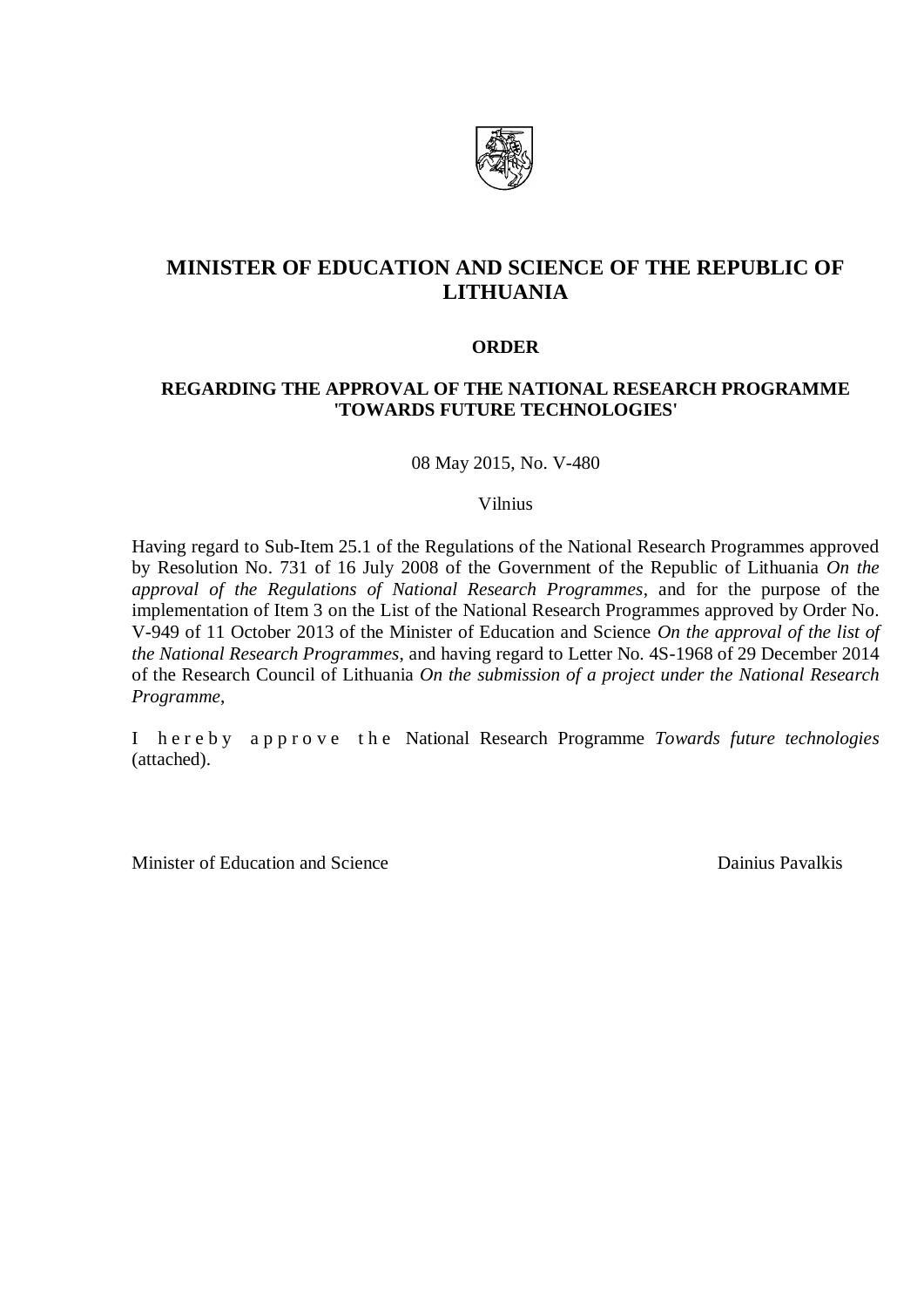#### APPROVED

Order No. V-480 of 8 May 2015 of the Minister of Education and Science of the Republic of Lithuania

#### **NATIONAL RESEARCH PROGRAMME 'TOWARDS FUTURE TECHNOLOGIES'**

#### **CHAPTER I**

#### **GENERAL PROVISIONS**

1. The National Research Programme 'Towards future technologies' (hereinafter – the Programme) is designed to create the preconditions for the development of future technologies and to enhance the potential of Lithuanian studies and research institutions and prepare them for participation in the research and technologies programmes implemented by the European Space Agency (www.esa.int/ESA) (hereinafter – ESA).

2. For the purpose of attaining the principal objective of the Long-Term Development Strategy of the State approved by Resolution No. IX-1187 of 12 November 2002 of the Seimas of the Republic of Lithuania – to create an environment for the development of the country's material and spiritual wellbeing which is summarised as a secure knowledge society and competitive economy, it is of the utmost importance for Lithuania to develop future technologies. Space activity in the political and economic context of the modern world is one of the most important driving forces of the knowledge economy. Since 2004, the European Union (hereinafter  $-$  EU) has been implementing its space policy in close cooperation with the ESA. Having approved the European space policy guidelines in 2007 and as space activity is designated in the Lisbon Treaty as one of the strategic priorities of the general policy of the EU envisaged to implement the political, economic and social objectives of the EU, the fullyfledged involvement of Lithuania in European space programmes is only possible by joining ESA activities.

3. Lithuania started its integration into ESA activities by adopting the National Programme on the Development of Research, Technologies and Innovations 2010-2015, approved in 2010 by Order No. 4-436 of 7 June 2010 of the Minister of Economy of the Republic of Lithuania 'On the approval of the National Programme on the Development of Research, Technologies and Innovations 2010-2015 and the implementation measure plan in 2010-2011', and by the *Agreement between the Government of the Republic of Lithuania and the European Space Agency Concerning Space Cooperation for Peaceful Purposes* signed on 7 October 2010 in Vilnius and ratified by Law No. XI-1658 of 15 November 2011 of the Republic of Lithuania 'On the ratification of the Agreement between the Government of the Republic of Lithuania and the European Space Agency Concerning Space Cooperation for Peaceful Purposes'. The next step was the development of the Lithuanian Innovation Development Programme for 2014–2020, approved by Resolution No. 1281 of 18 December 2013 of the Government of the Republic of Lithuania 'On the approval of the Lithuanian Innovation Development Programme for 2014–2020' which emphasises the importance of the development of space and related areas for the development of the country.

4. Although Lithuanian scientists have achieved a high international level in a number of areas, only a small share of research results have eventually become new products. The cooperation between science and business in Lithuania to date has been insufficient, meaning that technologies have to be imported extensively. High technology industries account for only a small proportion of Lithuanian industry, or its export. This demonstrates the insufficient coordination of the creation of science knowledge in Lithuania, and means that the knowledge created rarely becomes a commodity. Therefore the research potential of Lithuanian scientists needs to be guided towards areas which are relevant both on the global and on the national scale and in which their potential could be developed and explored to the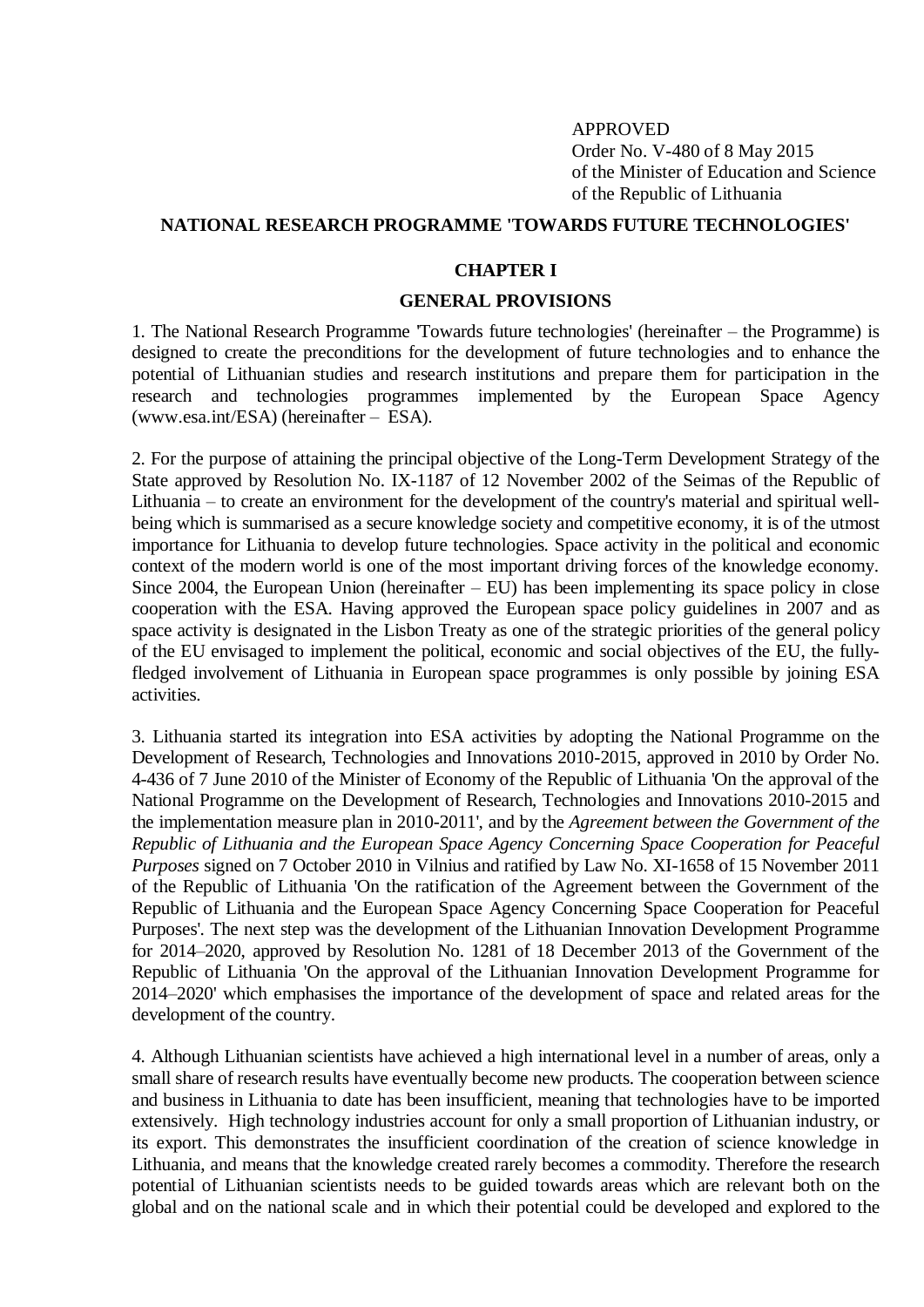maximum possible extent. A consolidation of the efforts of national researchers for addressing specific scientific and technology tasks in the context of the ESA would not only ensure a breakthrough in technological development, but would also create conditions conducive to the development of business based on locally-created technologies.

5. Space activity is important for both the State and its citizens, as the space sector creates technologies and innovations: it increases the competitiveness in the context of the highest level of science and technologies; when transferred to other industry sectors such innovations increase the overall innovative potential and competitiveness of the country; when used by small or medium business entities it ensures the provision of a wide spectrum of services based on the data received from the space to the public sector and citizens, improves the quality of their life, and reduces social exclusion.

6. Space activities have extensive innovation potential and horizontally encompass all directions and scientific technologies. Space technologies, in the same manner as military technologies, are the most leading-edge technologies, and therefore by enhancing the general culture of innovation, they ensure the competitiveness of the country. Space technologies in different sectors are used as the basis for developing systemic products and services with the highest added value. Space activities help to address the most important problems of political, economic and technological independence and security. Cooperation with the ESA ensures the fast and efficient utilisation of the results of research activities in the innovation cycle, as well as access to edge-cutting technologies and international level expertise. Participation in the ESA activities ensures the implementation of national priorities and the rapid development of competences which meet the needs of both Lithuania and of the EU.

7. One of the major challenges to be addressed in the 21st century which is of special relevance to Lithuania is ensuring the security of information and communication. The development of the technologies required to tackle this problem requires studies in the generation of electromagnetic waves and their detection, new materials, nanoelectronics, information communications and related themes. Lithuania has developed scientific potential which is of an international level in many areas; however, it is not sufficiently concentrated enough to enable the carrying out of high level research relevant to the country in order to essentially enhance Lithuania's competitiveness, its information and communication security and the efficiency of the public sector performance.

8. In view of the rapid development of the services based on space technologies and/or the data acquired from space, an increasing number of States are engaging in space research, including smaller States. Being an EU Member State means Lithuania has the only efficient way to engage in space activities – joining the ESA.

9. ESA membership is only possible only when a State is capable, by participating in competitive procedures, of recovering its contribution to the ESA budget through orders for national research and business entities. ESA member states must participate in the ESA research programmes and may choose ESA technology development programmes as prioritised.

10. Having performed an audit of the possibilities for Lithuanian research and business entities to participate in ESA programmes in 2013, ESA experts concluded that while the potential of the Lithuanian research and development (social and cultural) activities (hereinafter – R&D) was sufficient for starting cooperation with the ESA, it was not sufficiently coordinated enough to address the highest level scientific and technological tasks and compete on an equal basis in the context of the other ESA member states. Therefore a recommendation was submitted to implement a programme which would help Lithuanian scientists to prepare for successful participation in ESA activities.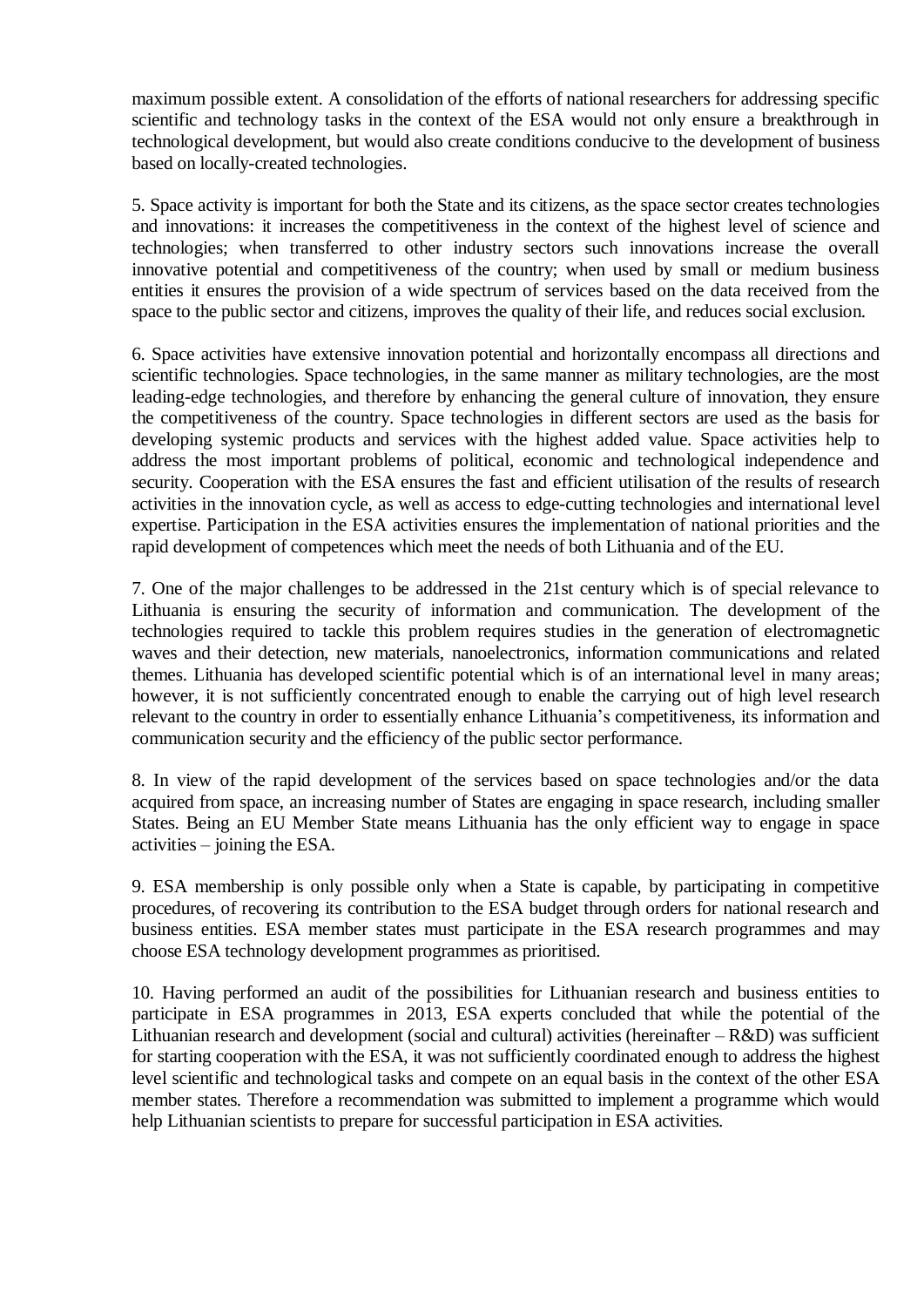## **CHAPTER II**

### **ANALYSIS OF THE CURRENT STATUS OF THE RESEARCH**

11. The development of high technologies and the re-industrialisation of Europe, i.e. the return of manufacturing, has been a widely discussed topic in the EU. Initiatives were highlighted in the Framework Programme for Research and Innovation Horizon 2020 (2014-2020) approved by Regulation (EU) No. 1291/2013 of the European Parliament and of the Council of 11 December 2013 (establishing the Framework Programme for Research and Innovations Horizon 2020 (2014- 2020) and repealing Decision No. 1982/2006/EC (hereinafter – Horizon 2020 Programme), the Programme for the implementation of priority directions in research and development (social and cultural) and innovations (smart specialisation) approved by Resolution No. 411 of 30 April 2014 of the Government of the Republic of Lithuania *On the approval of the Programme for the implementation of priority directions in research and development (social and cultural) and innovations (smart specialisation*), the European Space Programmes Galileo (global navigation satellite system) (www.esa.int/Our\_Activities/Navigation/The\_future - Galileo/What\_is\_Galileo) and Copernicus (global monitoring for environment and security) (www.esa.int/Our\_Activities/Observing\_the\_Earth/Copernicus), as well as in other strategic programmes of European importance.

12. ESA experts concluded that Lithuania has a high level of scientific potential capable of developing and applying space, defence, strategic independence and other key enabling technologies. The largest R&D potential lies in areas related to the generation, conversion, transmission and registration of microwave and infra-red electromagnetic radiation and the creation of the new materials required for this processes. This potential is capable of building the scientific base required both for meeting national needs for new strategic technologies, their integration into European and international high technology development networks and for successfully competing within ESA programmes.

13. Lithuania is participating in the formation and the implementation of EU space policy and contributes to the funding of EU space programmes by paying its EU membership fee. However, national research and business entities participate in the implementation of EU space programmes only indirectly – by executing sub-contracted orders from the entities of ESA member states.

14. Outcome expected to be achieved by implementing the provisions of the Lithuanian space policy: the Lithuanian space sector would successfully join ESA activities and European space programmes and would become competitive on a global scale; space technologies would be transferred faster and applied in other sectors, thus creating conditions conducive to the development of the potential of space technology researchers and increasing the attractiveness of a career as a researcher, reducing the 'brain drain'; the knowledge about space and the products and services created on the basis of space technologies would be useful both in terms of gaining and accumulating knowledge for the State and the well-being of its citizens.

15. Most Lithuanian research and studies institutions – Vilnius University, the Kaunas University of Technology, the Lithuanian University of Health Science, Vilnius Gediminas Technical University, the Centre for Physical Sciences and Technology, the Nature Research Centre, and the Lithuanian Energy Institute have demonstrable scientific potential equal to that of the groups of researchers currently participating in ESA programmes.

16. The wide number of space science and technologies programmes creates a platform for the participation of practically all high level Lithuanian scientists to relate their research work to the subject matters of the ESA programmes. Such developments would stimulate competition among the Programme's projects and would develop a wide-spectrum of scientific competence creating the preconditions for the successful implementation of the Programme.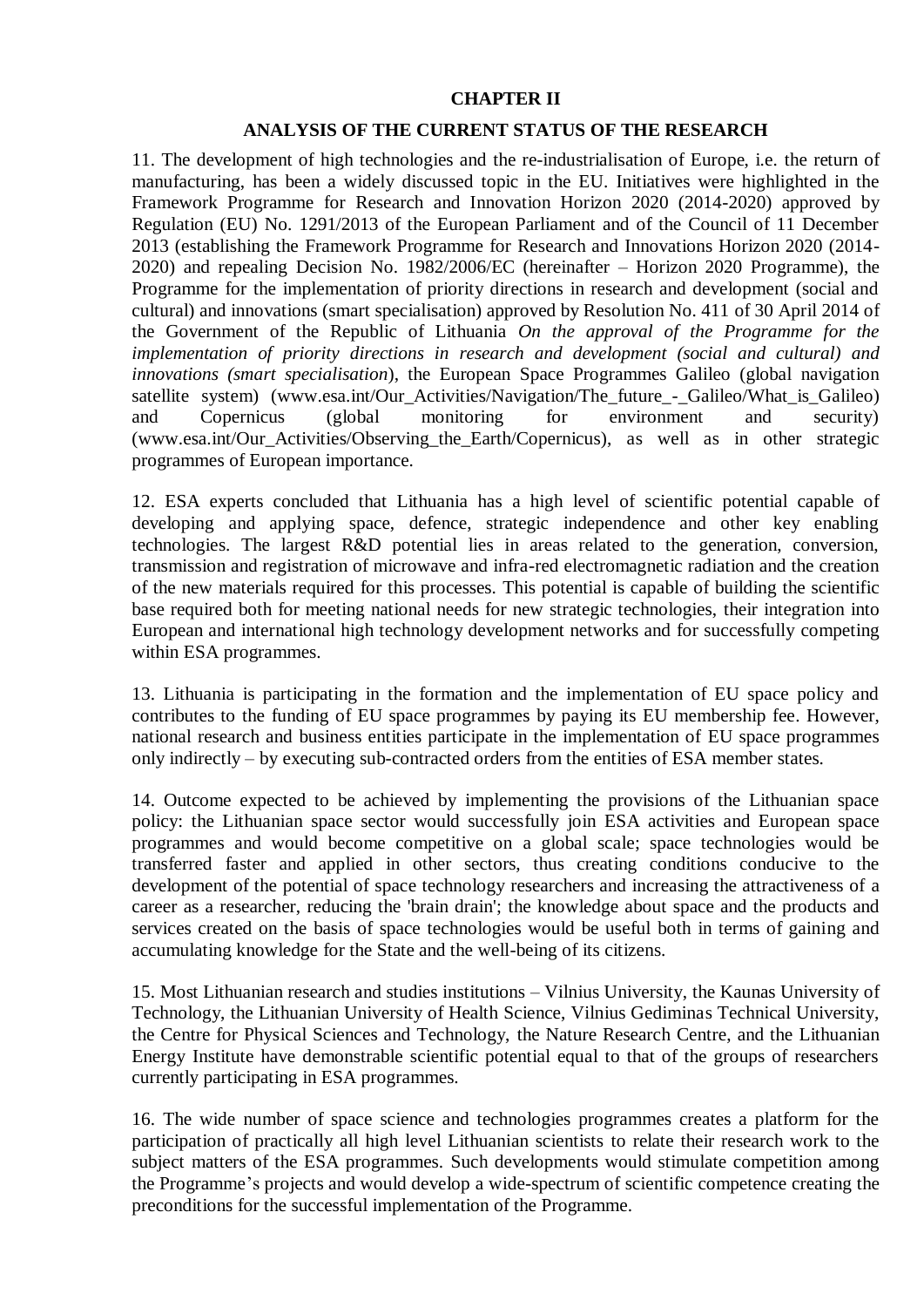17. The Lithuanian R&D potential is adequate for carrying out high level international level research. The concentration and efficient coordination of the efforts of implementers of projects under the Programme would facilitate the preparation of a sufficient number of groups of researchers capable of competing within ESA programmes with researchers in other countries, and would mean that Lithuania would acquire the right to become a member of the ESA.

## **CHAPTER III**

## **OBJECTIVE AND TASKS OF THE PROGRAMME, IMPLEMENTATING**

#### **MEASURES**

18. The purpose of the Programme is to create a favourable international context and the conditions for research to build up a basis for developing future technologies, promoting innovations and enhancing Lithuania's competitiveness and security.

19. The objective of the Programme is planned to be achieved by developing the fundamental and applied research necessary for the integration of Lithuanian economic entities into the research and technology development programmes of the ESA which will materially contribute to the enhancement of the Lithuanian science and the expedient implementation of its results.

20. The most important condition for Lithuania's joining the ESA is the potential of national science to compete with other implementers of ESA programmes. Therefore, priority shall be given within the competitions of projects under the Programme to research which is directly related to programmes implemented by the ESA.

21. The projects implemented under the Programme may encompass no more than five stages of research and development as defined in the description of the recommended classification of the stages of research and development activities, approved by Resolution No. 650 of 6 June 2012 of the Government of the Republic of Lithuania 'On the approval of the description of the recommended classification of stages of research and development activities'.

22. The Programme addresses two tasks:

22.1. the acquiring of special competences and experience in carrying out research according to the themes provided for in ESA programmes;

22.2. the development of research activities focusing on the studies of methods of the generation, transmission and registration of electromagnetic radiation.

23. Two measures have been envisaged with respect to the first task under the Programme:

23.1. Fundamental research

23.1.1. participation in preparing and implementing ESA research programmes (Euclid, PLATO, Solar Orbiter, James Webb Space Telescope, JUICE, ATHENA (http://sci.esa.int/euclid; http://sci.esa.int/plato; http://sci.esa.int/solar-orbiter; http://sci.esa.int/jwst; http://sci.esa.int/juice; http://sci.esa.int/cosmic-vision/54517-athena));

23.1.2. carrying out research according to the themes relevant for the Programme: land-based observations complementing the data of space observatories; the development of methods for the processing and analysis of intellectual large scale heterogeneous spectrophotometry data; the development of advanced image recognition and classification methods; the development of new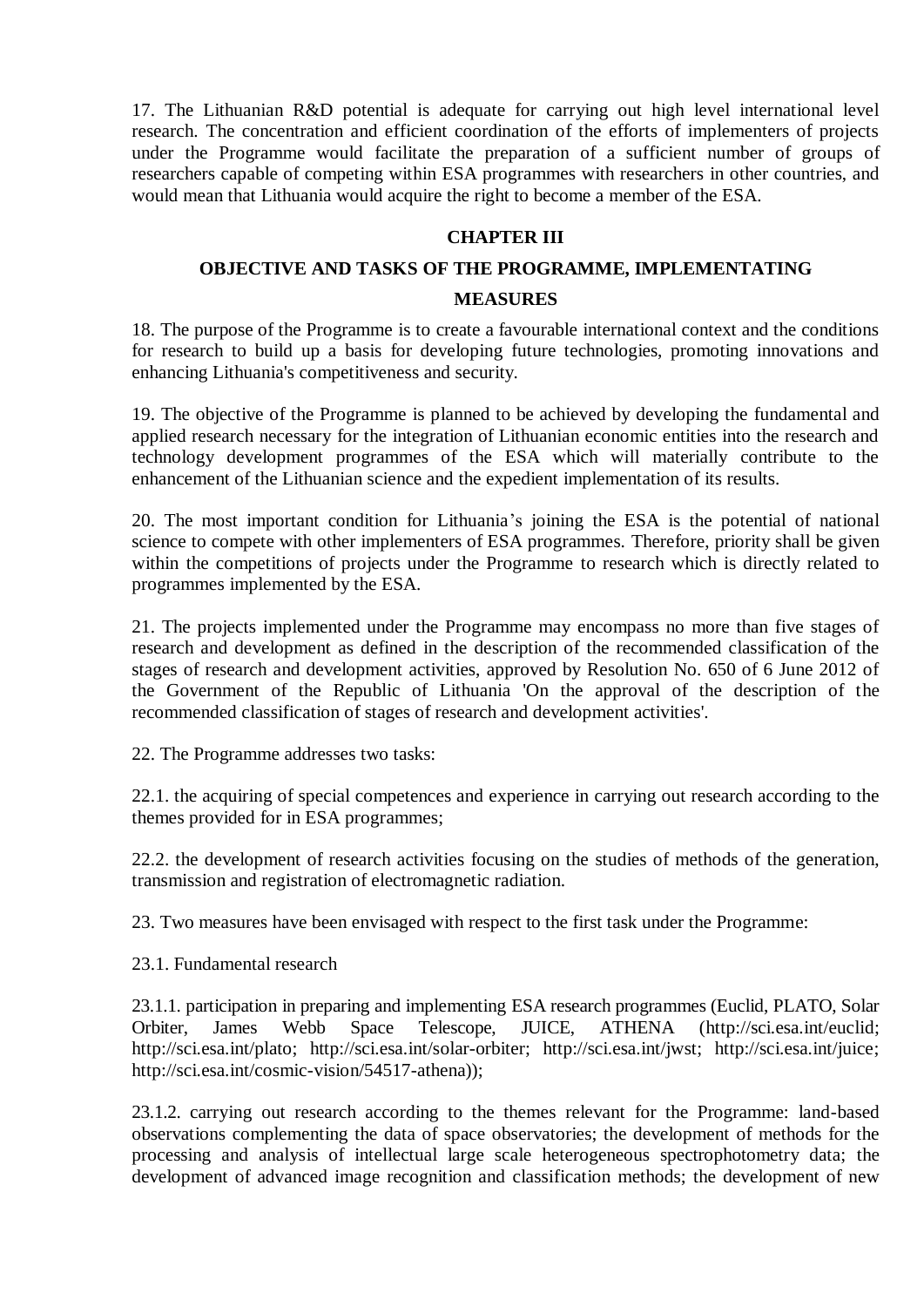data archiving and knowledge search methods, and analysing the archive data accumulated according to ESA programmes.

23.1.3. After Lithuania joins the ESA, participation in research under the measure referred to in Item 23.1 will be mandatory. For Lithuanian researchers to acquire sufficient special competences it is intended that 8-10 projects be implemented under the measure provided under the Programme.

23.2. Applied research

23.2.1.participation in the ESA physical and life sciences programme ELIPS (www.esa.int/Our\_Activities/Human\_Spaceflight/International\_Space\_Station/Taking\_the\_I SS to the next level ISS exploitation and ELIPS), carrying out research in the area of satellite navigation (the Galileo programme), satellite communications, Earth observation (the Copernicus programme), integrated services and related areas;

23.2.2. carrying out research on subjects relevant to the Programme: the development of functional and smart materials and their study under micro-gravitation conditions; the development of signal and data flows formation and compression algorithms; the development of autonomous robots and mechatronics systems designed to operate in a changing gravitation environment; the study of human movement, orientation, speech and recognition abilities under micro-gravitation conditions; the development of non-contact methods for the identification and monitoring of the human phycho-physiological condition; the study of plants and animals under micro-gravitation conditions; the development of information and communication security and remote observation systems on the basis of satellite data; the development of innovative (high capacity, energy efficient and safe) computation methods for space programmes;

23.2.3. After Lithuania joins the ESA, there will be the possibility to choose the research themes under the measure referred to in Item 23.2. 6-8 projects under this measure of the Programme are intended to be implemented in order to identify the most promising areas for research and to enable Lithuanian researchers to acquire a sufficiently wide spectrum of special competences.

24. Two measures have been envisaged with respect to the second task under the Programme:

24.1. The development and study of sources of electromagnetic radiation, generation systems and the related materials:

24.1.1. anticipated themes for the projects under the measure: new generation electromagnetic radiation sources and their components created by nanotechnology methods; optoelectronic systems using electromagnetic radiation sources; ultra-short impulses (picosecond and femtosecond) solid state and fibre lasers, related coatings and optical components; micometric and nanometric material processing; new generation functional and smart, nanostructural materials by design for sources and generation systems;

24.1.2. It is intended that 4-6 projects be implemented under this measure of the Programme.

24.2. The development and study of electromagnetic radiation sensors, generation systems and related materials:

24.2.1. anticipated themes for projects under this measure: broadband and selective sensors and their components developed according to nanotechnology methods; photonic, plasmonic, ionic and other sensors developed according to carbon electronics principles; new generation spectroscopic, imaging, telecommunication, detection systems and their components (lenses, filters, modulators,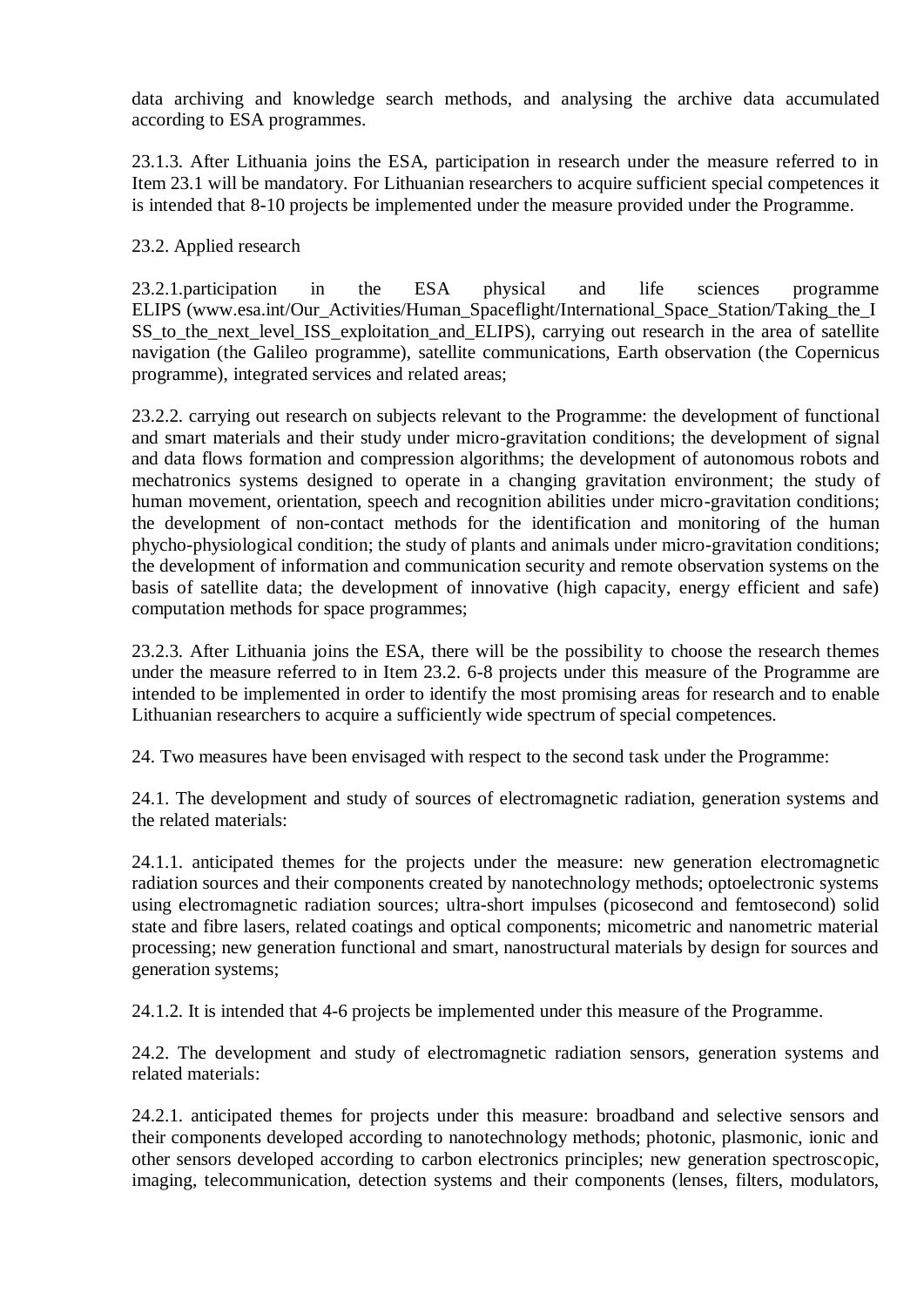waveguides, etc.); new generation functional, smart, nano-structural substances which have the qualities required for sensors and registration systems;

24.2.2. It is intended that 6-8 projects be implemented under this measure of the Programme.

# **CHAPTER IV**

# **PROJECTED RESULTS, THEIR ASSESSMENT CRITERIA AND THE USAGE POSSIBILITIES**

25. The key expected outcome of the Programme is the preparedness of Lithuanian researchers to compete on equal basis with entities in other countries in relation to the implementation of projects under ESA research and technologies programmes which will facilitate and ensure the conditions for Lithuania to join the ESA.

26. The implementation of the Programme will enable Lithuanian researchers to concentrate their efforts and enable Lithuanian research institutions to cooperate on an equal basis with entities in other countries while implementing programmes according to the subjects covered by the ESA, to participate in the networks of the European Research Area, the 'Horizon 2020' Programme, and the programme for the implementation of priority directions in research and development (social and cultural) and innovations, as well as the relevant priority activities.

27. Addressing the first task under the Programme will facilitate the acquisition of the special competences and experience related to the subjects under ESA programmes, which will ensure the successful integration of Lithuanian researchers into the research, technologies and innovations programmes of the EU.

28. The results obtained in relation to the implementation of the projects under the first task will constitute the basis for drawing up the recommendations for the identification of the most relevant areas of Lithuania's scientific and technological cooperation with the ESA.

29. Addressing the second task is expected to bring about a breakthrough in the area of microwave and infra-red radiation sources and sensors, and the development of their systems. The implementation of the projects under the task will create a basis for Lithuanian researchers to successfully and efficiently participate in ESA technology and innovation programmes for cooperation with business entities in Lithuania and other Member States of the EU for the purpose of developing future technologies.

30. The results obtained in relation to the implementation of the projects under the second task will constitute the basis for drawing up the recommendations for the identification of the most prospective areas of the development of future technologies for Lithuania.

31. The Programme encompasses the areas of research in which Lithuania has accumulated an exceptionally high level scientific potential with a huge number of knowledge-intensive companies. Therefore it is reasonable to expect that the results of the Programme will be expediently applied in practice, as partners of some of the projects implemented under the Programme will be Lithuanian business entities.

32. Key quantitative criteria for the evaluation of the Programme's results will be the relevance of the research results in the international context, their innovativeness, reliability and the significance of their dissemination.

33. The results of the Programme will be evaluated according to the following indicators: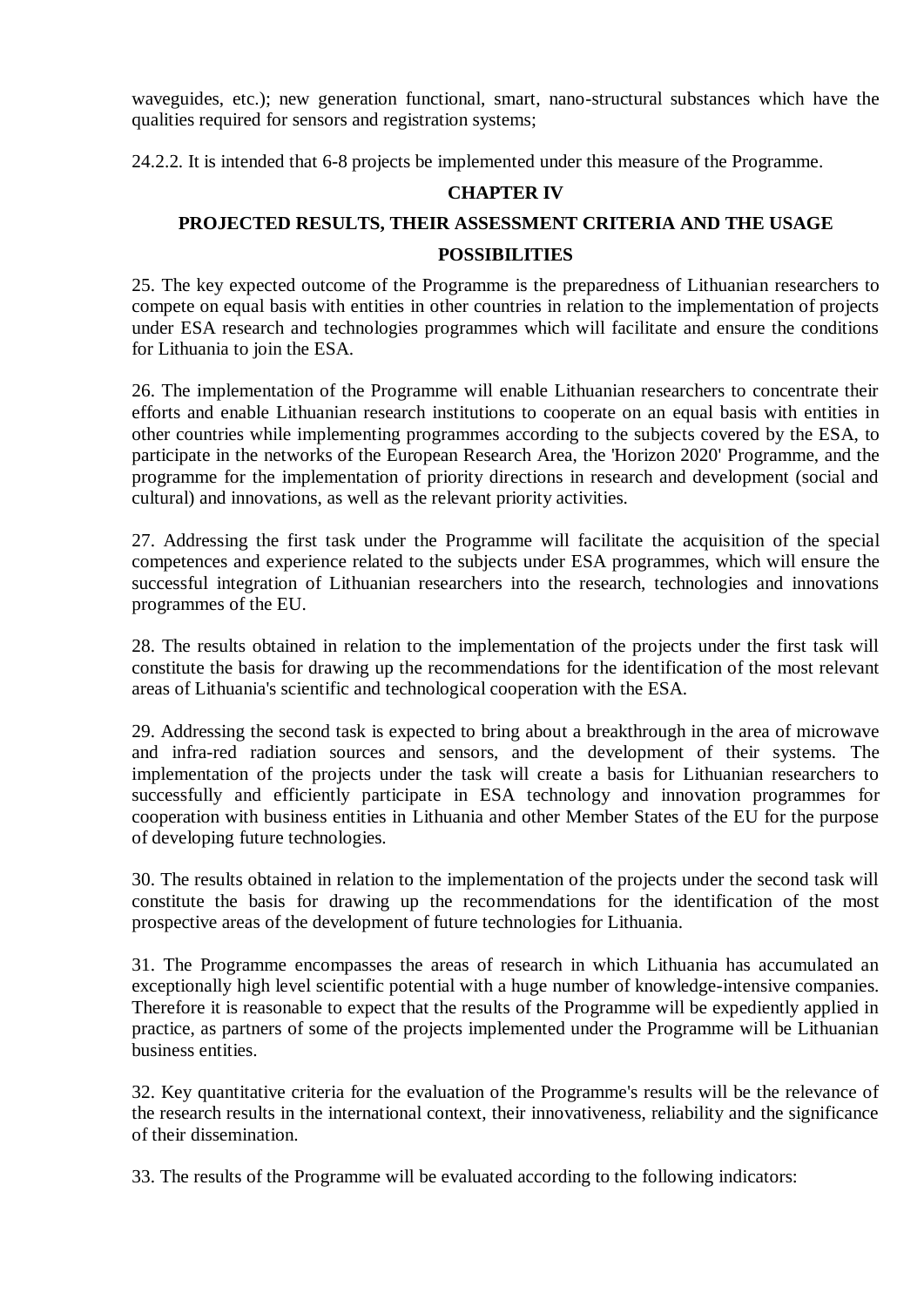33.1. scientific articles in journals which are included in Thomson Reuters Web of Science Journal Citation Reports (http://thomsonreuters.com/journal-citation-reports) and which have no lower than a Q1 citation index in the group of the respective themes (no less than 50);

33.2. obtained patents (patent applications filed) registered in the European Patent Office (EPO), United States Patent and Trademark Office (USPTO), or the Japan Patent Office (no less than 5);

33.3. developed and implemented new technologies (no less than 5);

33.4. developed and studied new materials (no less than 10);

33.5. developed and tested models of new equipment and software (no less than 10);

33.6. developed and tested methods of measurement and data analysis (no less than 10);

34. The results of the Programme will be made available to all entities of interest in Lithuania and be accessible for the purpose of research in other research, technology and innovation programmes.

### **CHAPTER V**

### **IMPLEMENTATION OF THE PROGRAMME, MONITORING AND REPORTING**

35. The Programme shall be administered by the Research Council of Lithuania (hereinafter – the Council), in accordance with the Regulations of the National Research Programmes approved by the Government of the Republic of Lithuania, and the *Description of the procedure for the preparation and implementation of National Research Programmes* approved by the Council and agreed with the Ministry of Education and Science.

36. The Council will carry out the monitoring of the implementation of the Programme; while performing this function the Council shall review the results of Programme on an annual basis and draw up the interim and the final reports for the Programme, publish the reports on the website of the Programme, and organise the evaluation and public discussion of the reports.

37. For the purpose of the interim evaluation of the Programme the Council shall evaluate an interim report submitted by the Programme Implementation Group; such interim report shall be submitted after three years of the Programme's implementation. Having evaluated the report on the Programme, the Council may propose to specify the Programme, or in the case that the Programme has been implemented unsatisfactorily or insufficient funding has been allocated for the implementation of the Programme, it may propose the implementation of the Programme be terminated earlier than initially anticipated.

38. The reports of the Programme specifying the results of the projects implemented under the Programme, as well as the conclusions obtained and its recommendations are submitted to the ministries concerned and other institutions which will be published at events in relation to the publishing of the results in the media and by other means of information.

# **CHAPTER VI**

# **FINAL PROVISIONS**

39. The Programme shall be funded subject to the financial capacities of the State by appropriations from the budget of the Republic of Lithuania committed for the Council and from other legitimate funding sources. The projected period for addressing the tasks and the implementation of the measures is 2015-2020. A preliminary funding demand for the tasks and the measures in 2015-2017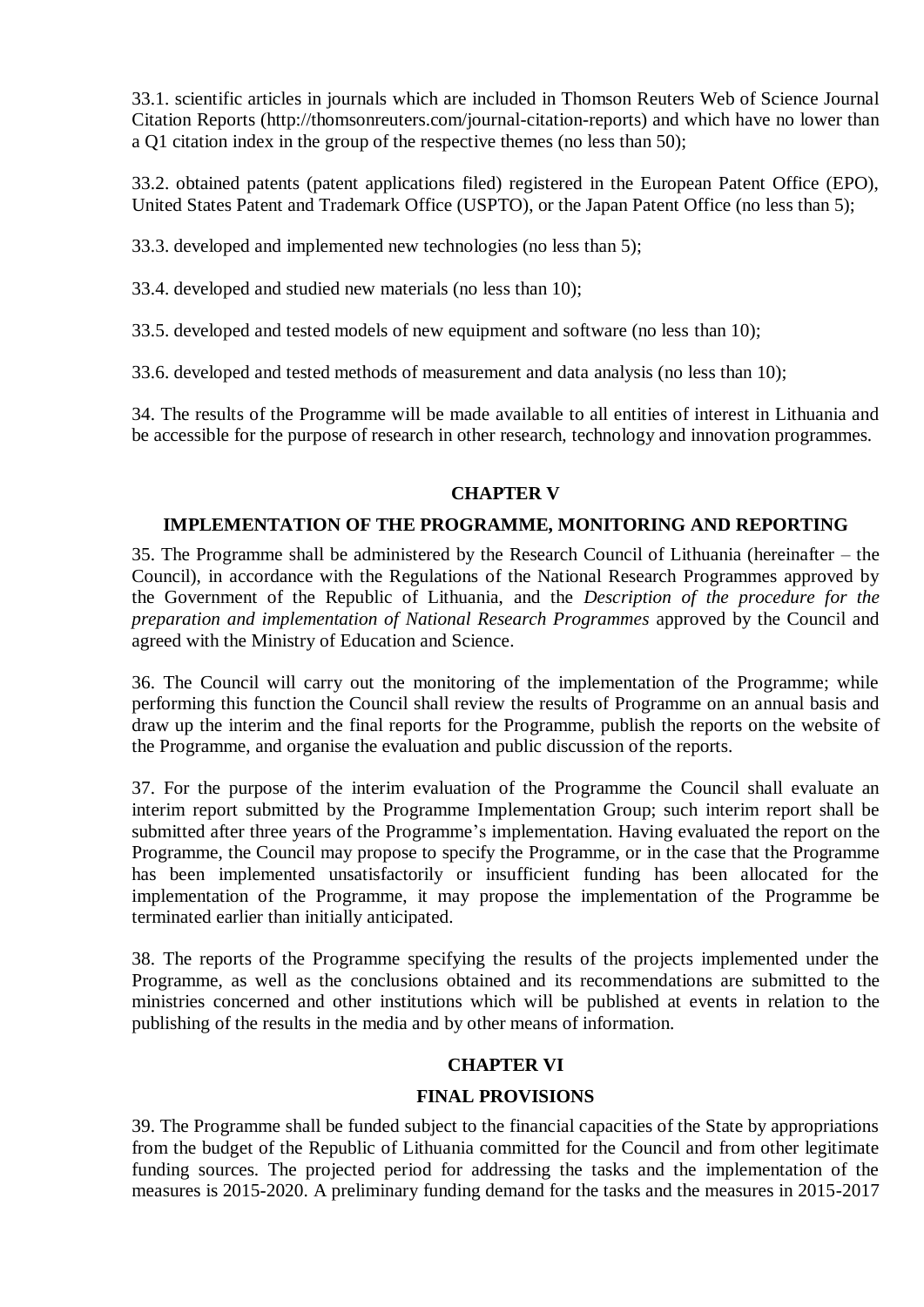is specified in the Annex to the Programme. Having examined and evaluated the results of the interim report of the Programme, the Minister of Education and Science provides for the funding requirement for the implementation of the Programme in 2018-2020.

40. The implementation of the Programme is completed after the Research Council approves the final report of the Programme.

 $\frac{1}{2}$  ,  $\frac{1}{2}$  ,  $\frac{1}{2}$  ,  $\frac{1}{2}$  ,  $\frac{1}{2}$  ,  $\frac{1}{2}$  ,  $\frac{1}{2}$  ,  $\frac{1}{2}$  ,  $\frac{1}{2}$  ,  $\frac{1}{2}$  ,  $\frac{1}{2}$  ,  $\frac{1}{2}$  ,  $\frac{1}{2}$  ,  $\frac{1}{2}$  ,  $\frac{1}{2}$  ,  $\frac{1}{2}$  ,  $\frac{1}{2}$  ,  $\frac{1}{2}$  ,  $\frac{1$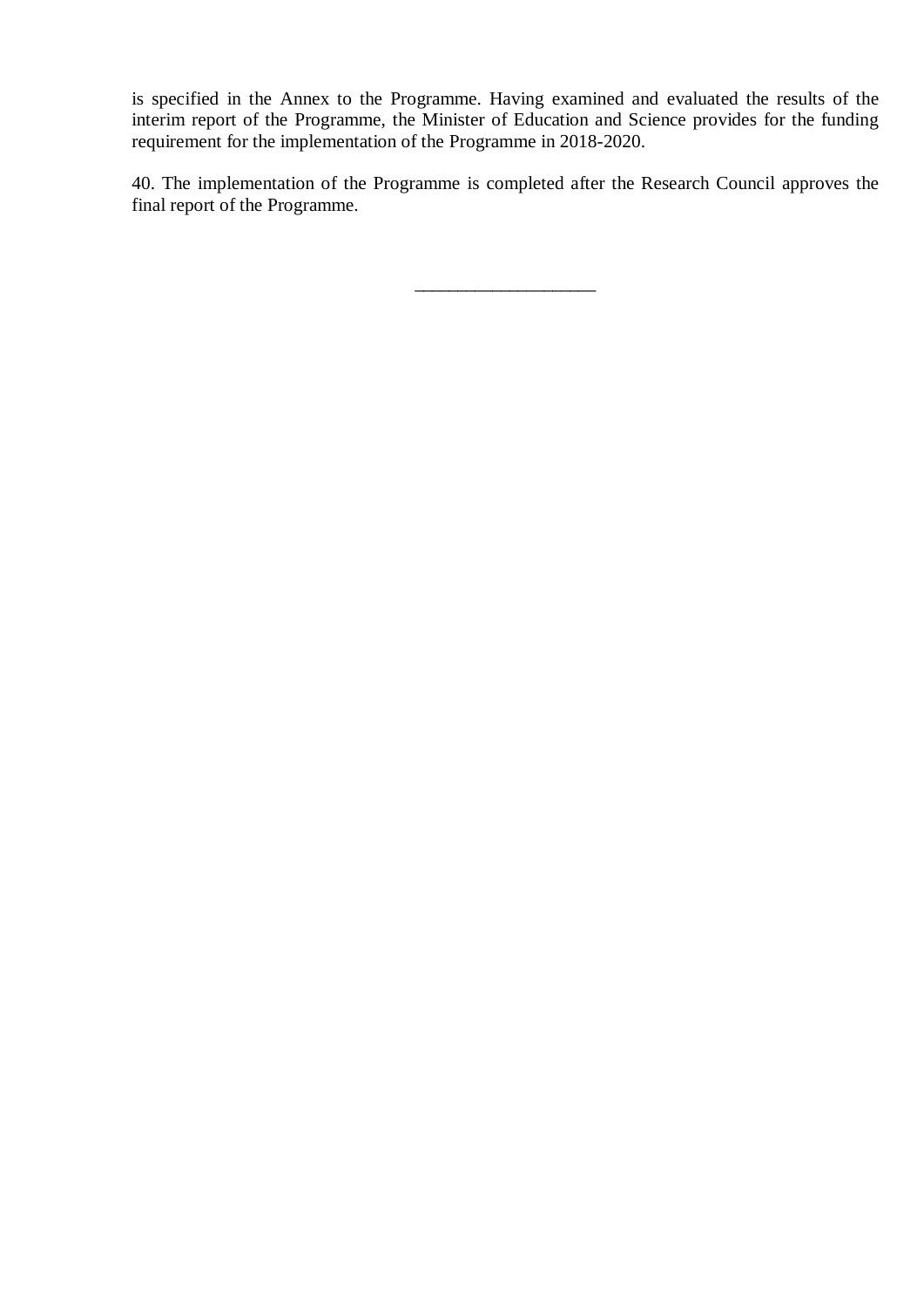## NATIONAL RESEARCH PROGRAMME 'TOWARDS FUTURE TECHNOLOGIES'

ANNEX

# **IMPLEMENTATING MEASURE PLAN OF THE NATIONAL RESEARCH PROGRAMME 'TOWARDS FUTURE TECHNOLOGIES' FOR 2015-2017**

| Task of the Programme                                                                                                                                               | Measures implemented with respect to the<br>task of the Programme                                                                                                                                                               | Preliminary funding requirement, EUR'000 |      |      |        |  |
|---------------------------------------------------------------------------------------------------------------------------------------------------------------------|---------------------------------------------------------------------------------------------------------------------------------------------------------------------------------------------------------------------------------|------------------------------------------|------|------|--------|--|
|                                                                                                                                                                     |                                                                                                                                                                                                                                 | 2015                                     | 2016 | 2017 | Total: |  |
| 1. Acquire special competences and<br>experience in carrying out research<br>according to the themes of the research<br>programmes of the European Space<br>Agency. | 1.1. Fundamental research<br>1.2. Applied research                                                                                                                                                                              | 580                                      | 735  | 735  | 2,050  |  |
| 2. Develop research activities focusing on<br>the studies of methods of generation,<br>transmission and registration of<br>electromagnetic radiation.               | 2.1. Develop and study sources of<br>electromagnetic radiation, generation systems<br>and related materials<br>2.2. Develop and study sensors of<br>electromagnetic radiation, generation systems<br>and the related materials: | 580                                      | 735  | 735  | 2,050  |  |